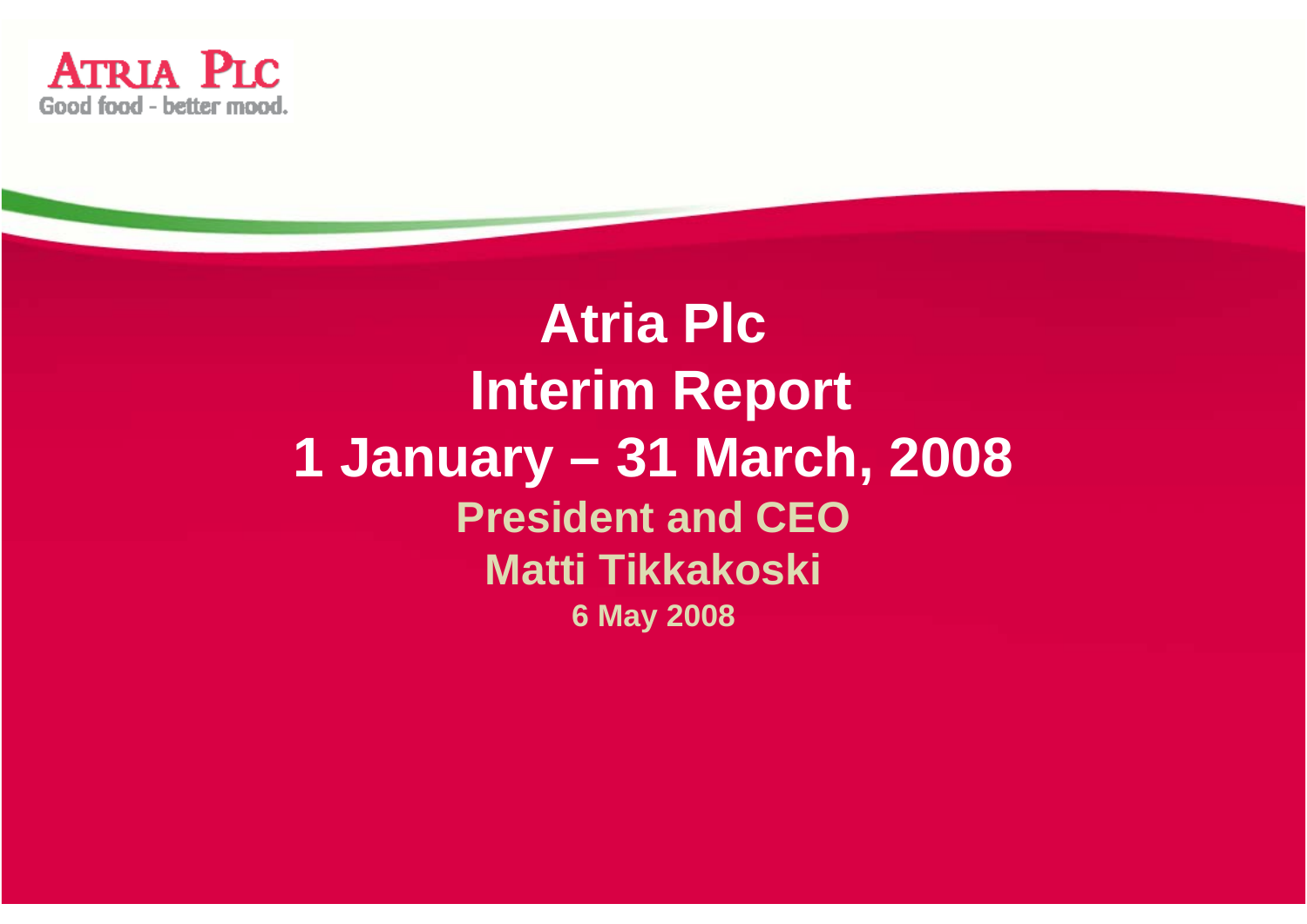

## **Group Structure**

### **Atria Plc**

- Net Sales € 1.272 m € (2007)
- Personnel 5.947 (average 2007)

#### **Finland**

Net Sales 750 m € Personnel 2.394

• **Atria Finland Ltd**

- **A-Farmers Ltd**
- **A-Rehu Oy**

#### **Scandinavia**

Net Sales 458 m € Personnel 1.768

- **Atria Chark&Deli AB**
- **Atria Foodservice AB**
- **Atria Concept AB**

#### **Russia**

Net Sales 66 m € Personnel 1.278

• **OOO Pit-Product**

• **AS Valga** 



Net Sales 27 m € Personnel 507

**Lihatööstus**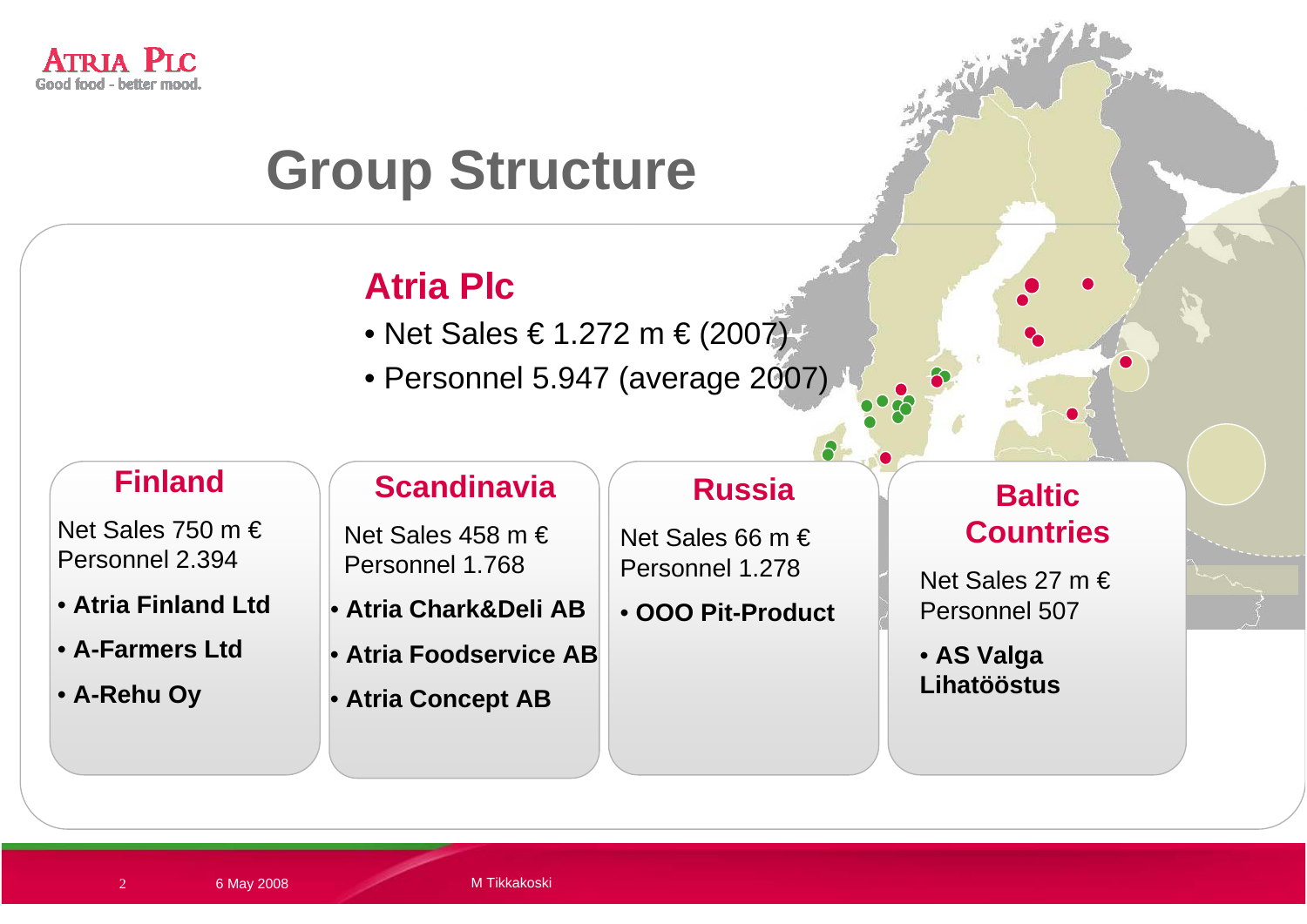## **ATRIA GROUP Review Q1/2008**

| €Million                  | Q1/2008 | Q1/2007 | 2007    |
|---------------------------|---------|---------|---------|
| <b>Net Sales</b>          | 303.4   | 276.0   | 1,272.2 |
| <b>EBIT</b>               | 6.8     | 11.5    | 94.5    |
| <b>Operative EBIT</b>     | 6.8     | 11.5    | 61.4    |
| <b>Operative EBIT %</b>   | 2.2     | 4.2     | 4.8     |
| <b>Profit before tax</b>  | 3.5     | 7.6     | 80.6    |
| <b>Earnings per share</b> | 0.07    | 0.23    | 2.56    |

- The internationally increasing cost of rawmaterial across the food chain has hampered the Group´s performance.
- The profitability of Atria Finland has been affected particularly by the imbalance in the price of pork between Finland and the rest of Europe.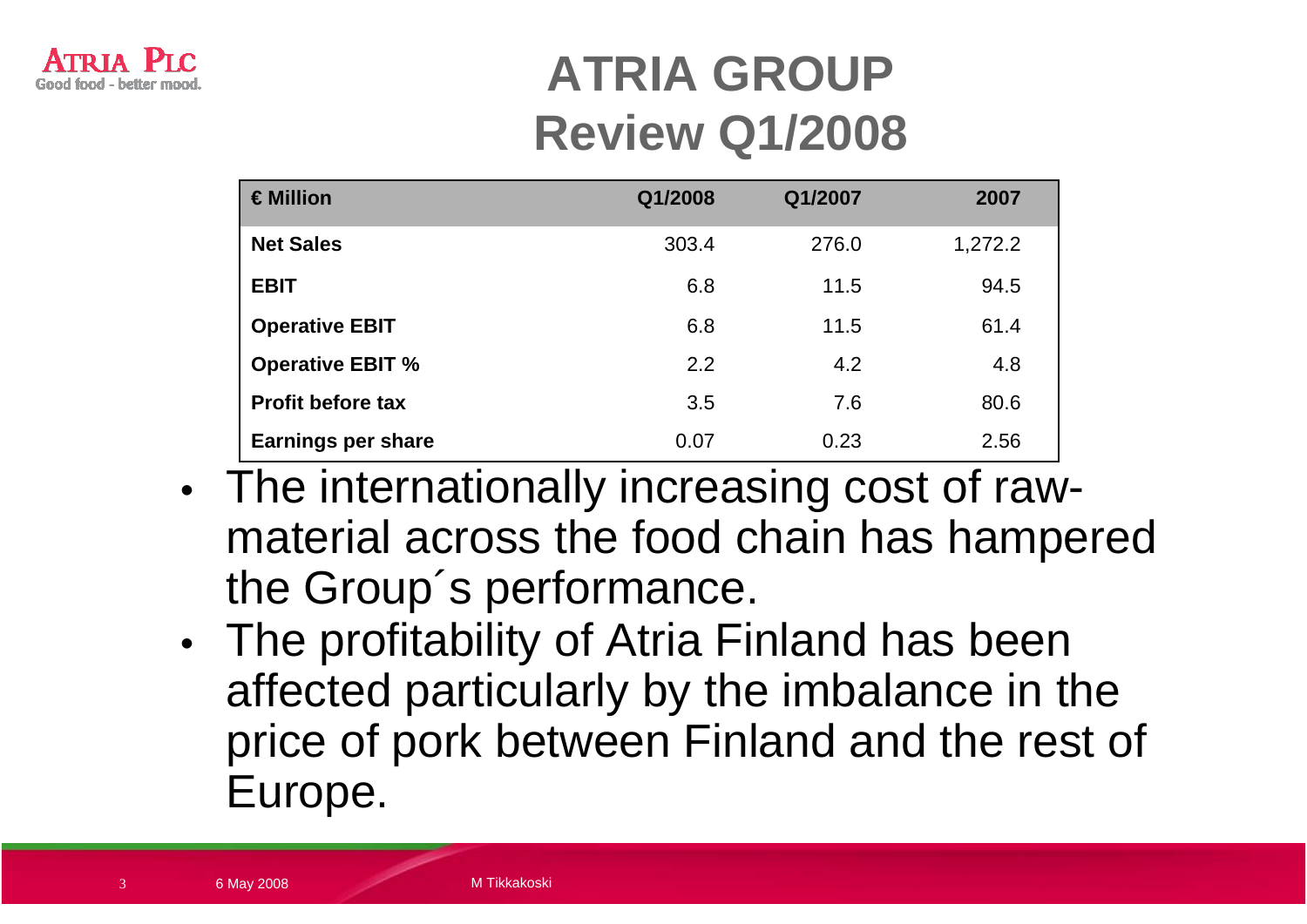

# **Development of Atria Group's Net Sales**



6 May 2008 Management Management Management Management Management Management Management Management Management M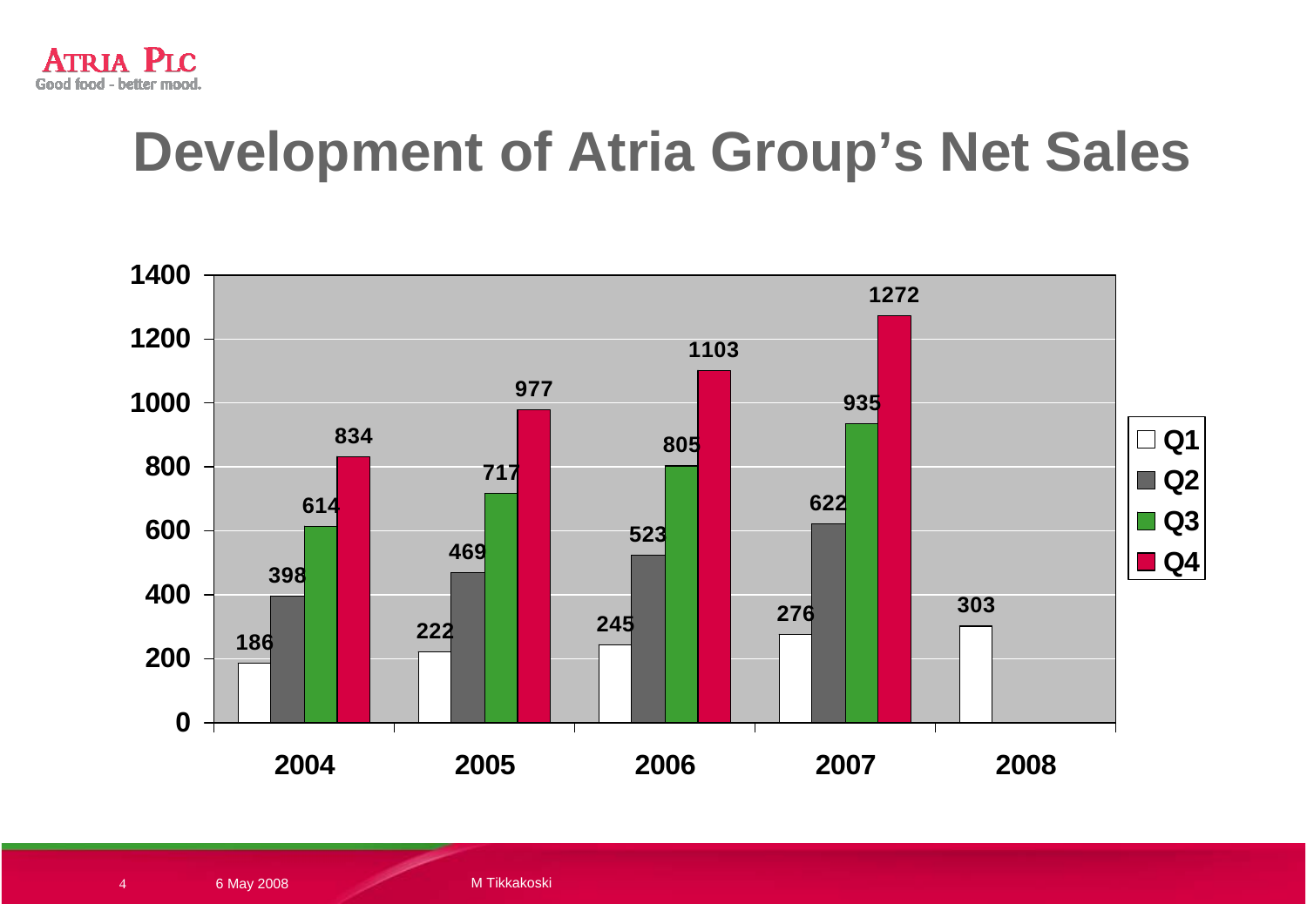

### **Development of Atria Group's EBIT**



6 May 2008 Management Management Management Management Management Management Management Management Management M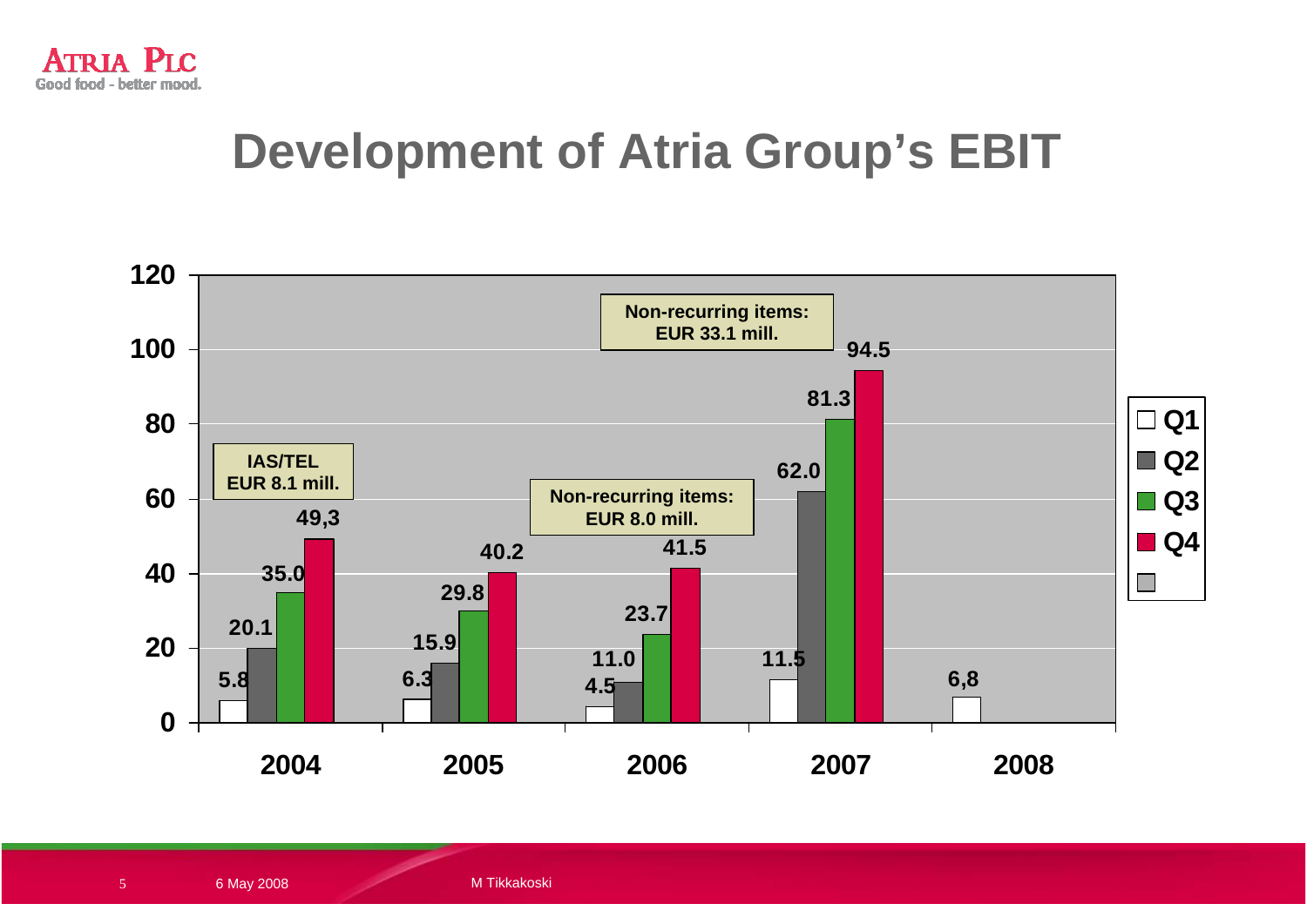

## **Development of Atria Group's Operative EBIT, Quarterly**

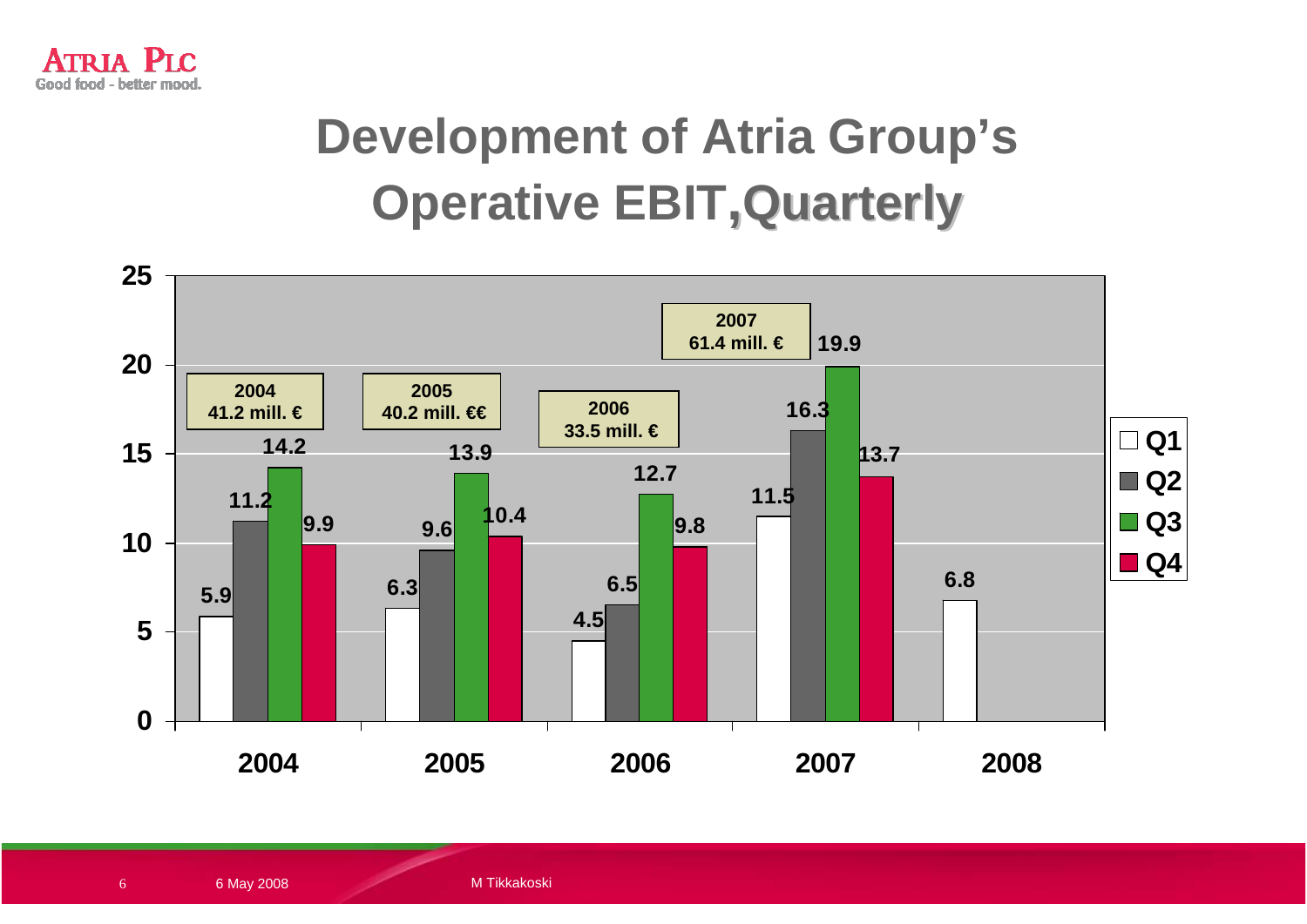

### **Atria Group's Net Sales and Operative EBIT Q1/2008-2007, Million €**



**Net Sales**

**Operative EBIT**

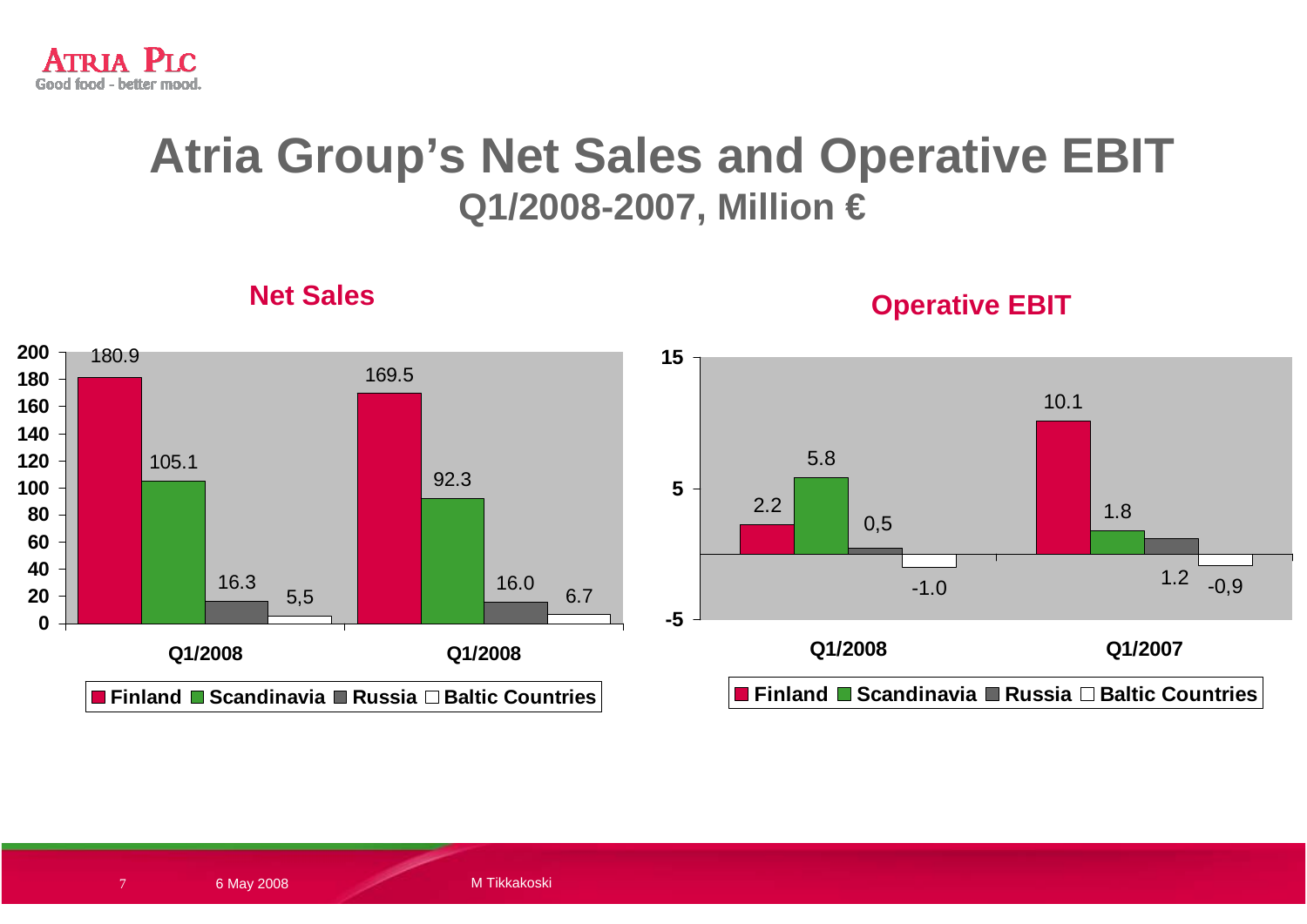

### **ATRIA FINLAND Review Q1/2008**

| $\in$ Million           | Q1/2008 | Q1/2007 | 2007  |
|-------------------------|---------|---------|-------|
| <b>Net Sales</b>        | 180.9   | 169.5   | 749.6 |
| <b>EBIT</b>             | 2.2     | 10.1    | 43.2  |
| <b>Operative EBIT</b>   | 2.2     | 10.1    | 43.2  |
| <b>Operative EBIT %</b> | 1.2     | 6.0     | 5.8   |

- Atria Finland's sales volue fell slightly, due to weak sales in March
- Market shares in different product groups remained stable.
- EBIT fell considerably compared to Q1/2007, due to strong price-increase of raw-materials as well as the difficult situation in the wholesales and export markets.
- The realized price-increases in have not fully covered the growth of costs.
- During Q1 an extensive efficiency improvement programmer was launched, bringing cost savings of 4 mill.  $\epsilon$  annually,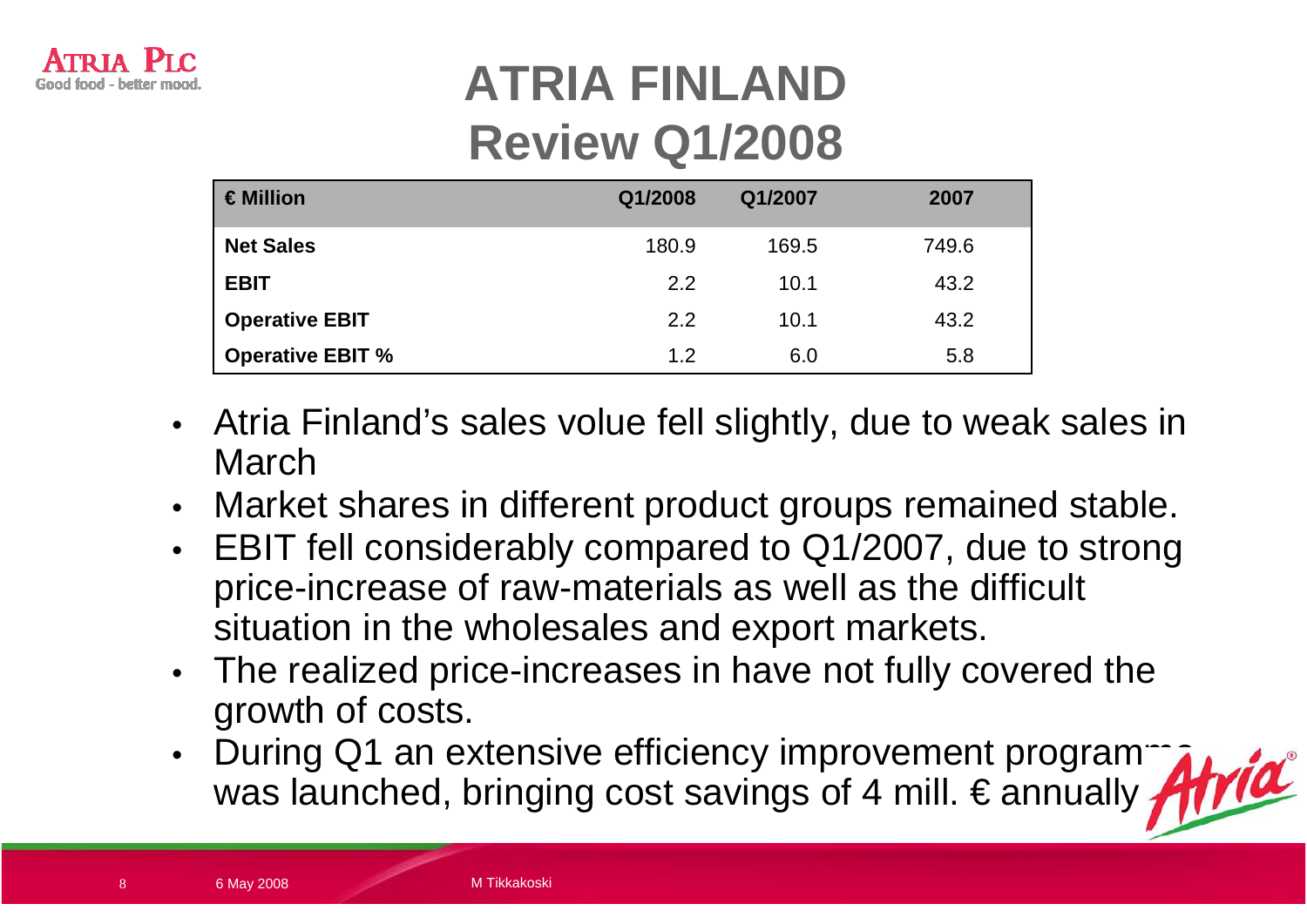

### **ATRIA SCANDINAVIA Review Q1/2008**



| €Million                | Q1/2008 | Q1/2007 | 2007  |
|-------------------------|---------|---------|-------|
| <b>Net Sales</b>        | 105.1   | 92.3    | 457.8 |
| <b>EBIT</b>             | 5.8     | 1.8     | 54.9  |
| <b>Operative EBIT</b>   | 5.8     | 1.8     | 20.5  |
| <b>Operative EBIT %</b> | 5.5     | 2,0     | 4.5   |

- During Q1 sales and profit have developed as expected
- As a result of price-increases and healthy sales, the priceincreases of raw-material costs have not affected performance significantly.
- With integration benefits, good sales trend in the beginning of the year and new product launches in the second half of the year, profitability is expected to develop favourably despite the continuing rise in raw-material costs.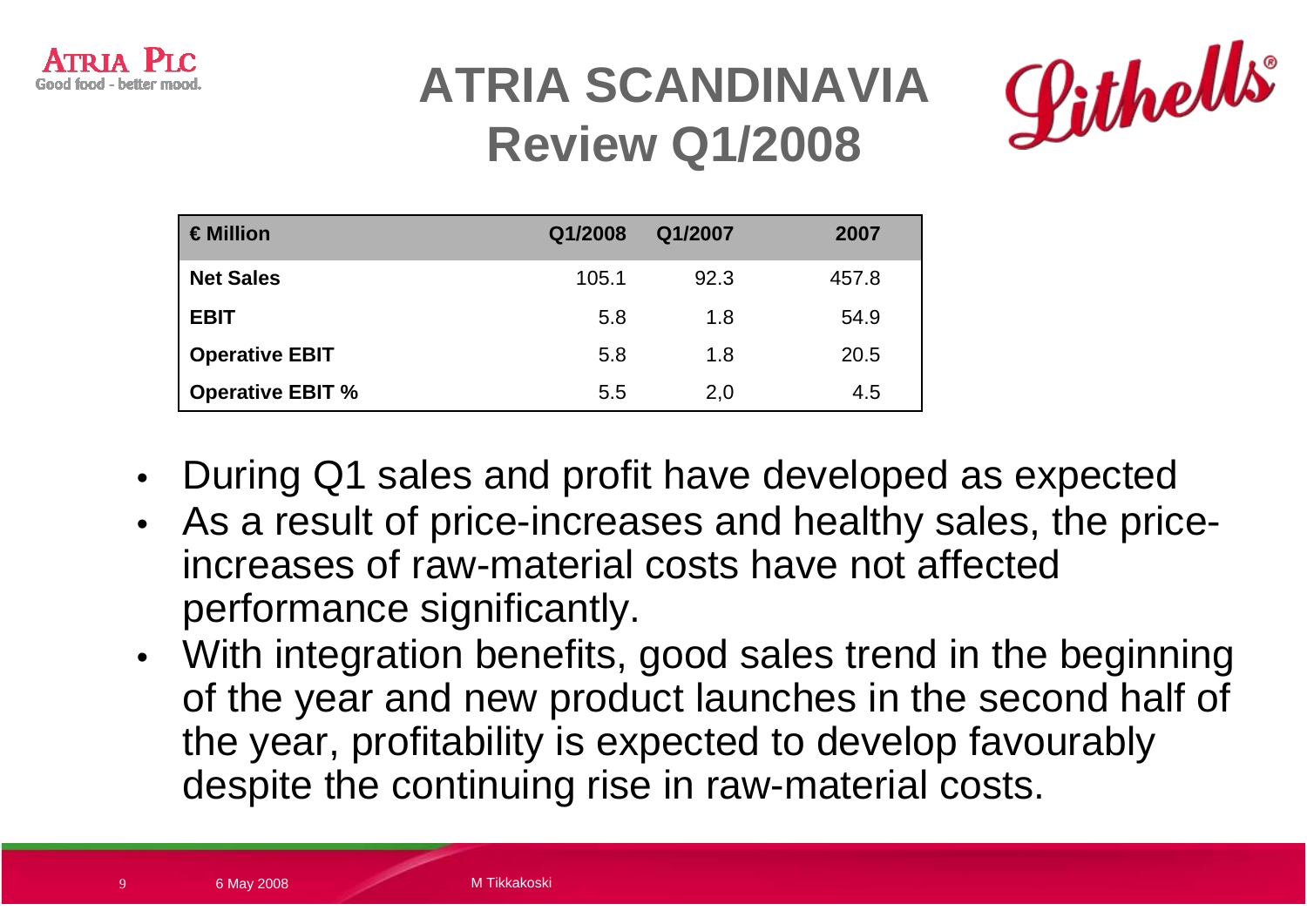

## **ATRIA RUSSIA Review Q1/2008**



| $\in$ Million           | Q1/2008 | Q1/2007 | 2007 |
|-------------------------|---------|---------|------|
| <b>Net Sales</b>        | 16.3    | 16.0    | 65.6 |
| <b>EBIT</b>             | 0.5     | 1.2     | 4.3  |
| <b>Operative EBIT</b>   | 0.5     | 1.2     | 4.3  |
| <b>Operative EBIT %</b> | 3.1     | 7.5     | 6.5  |

- The sales volume of Atria Russia began to increase in the second half of Q1.
- Net sales remained at the year-on-year level due to weak sales in January and the weakened exchange rate of rouble.
- Atria increased its market share in modern retail trade to 21.5 %.
- EBIT decreased compared to last year as a result of rising rawmaterial costs.
- Raw-material prices are expected to increase further in 2008. Sale prices will be increased.
- The logistics functions of the new production plant in Gorelovo will be operational in June, and the rest of the production departments completed by end of 2008.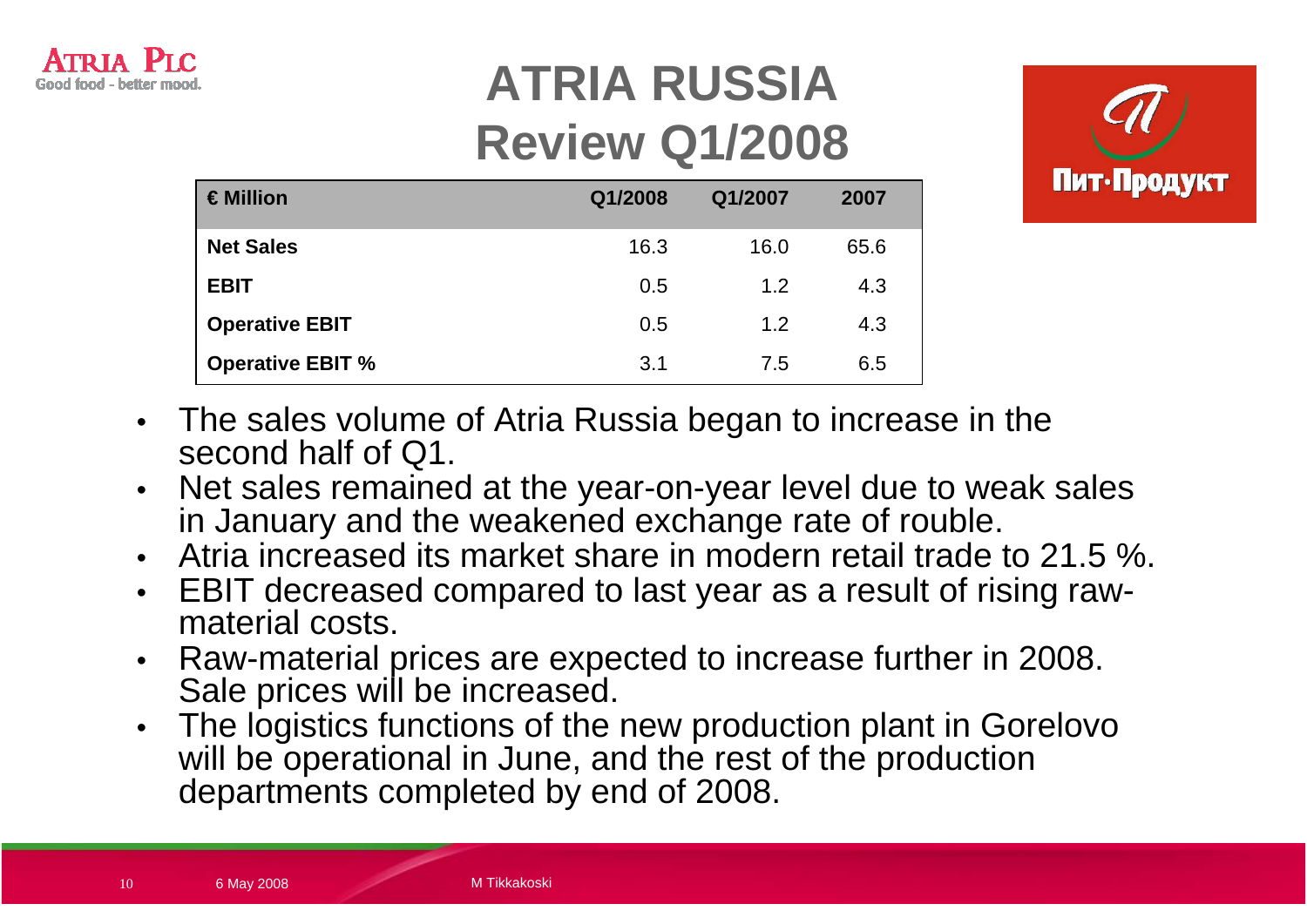

# **ATRIA BALTIC**

### **Review 2008**



| €Million                | Q1/2008 | Q1/2007 | 2007    |  |
|-------------------------|---------|---------|---------|--|
| <b>Net Sales</b>        | 5.5     | 6,7     | 26,7    |  |
| <b>EBIT</b>             | $-1,0$  | $-0.9$  | $-4,4$  |  |
| <b>Operative EBIT</b>   | $-1,0$  | $-0.9$  | $-3.1$  |  |
| <b>Operative EBIT %</b> | $-18,2$ | $-13,4$ | $-11,6$ |  |

- Atria´s net sales increased year-on-year.
- The price of animal feed is currently record high in Estonia, which weakens the profitability of primary production in particular.
- Sales volumes are expected to increase toward the end of the year, but profitability will be affected significantly by changes in the global meat market.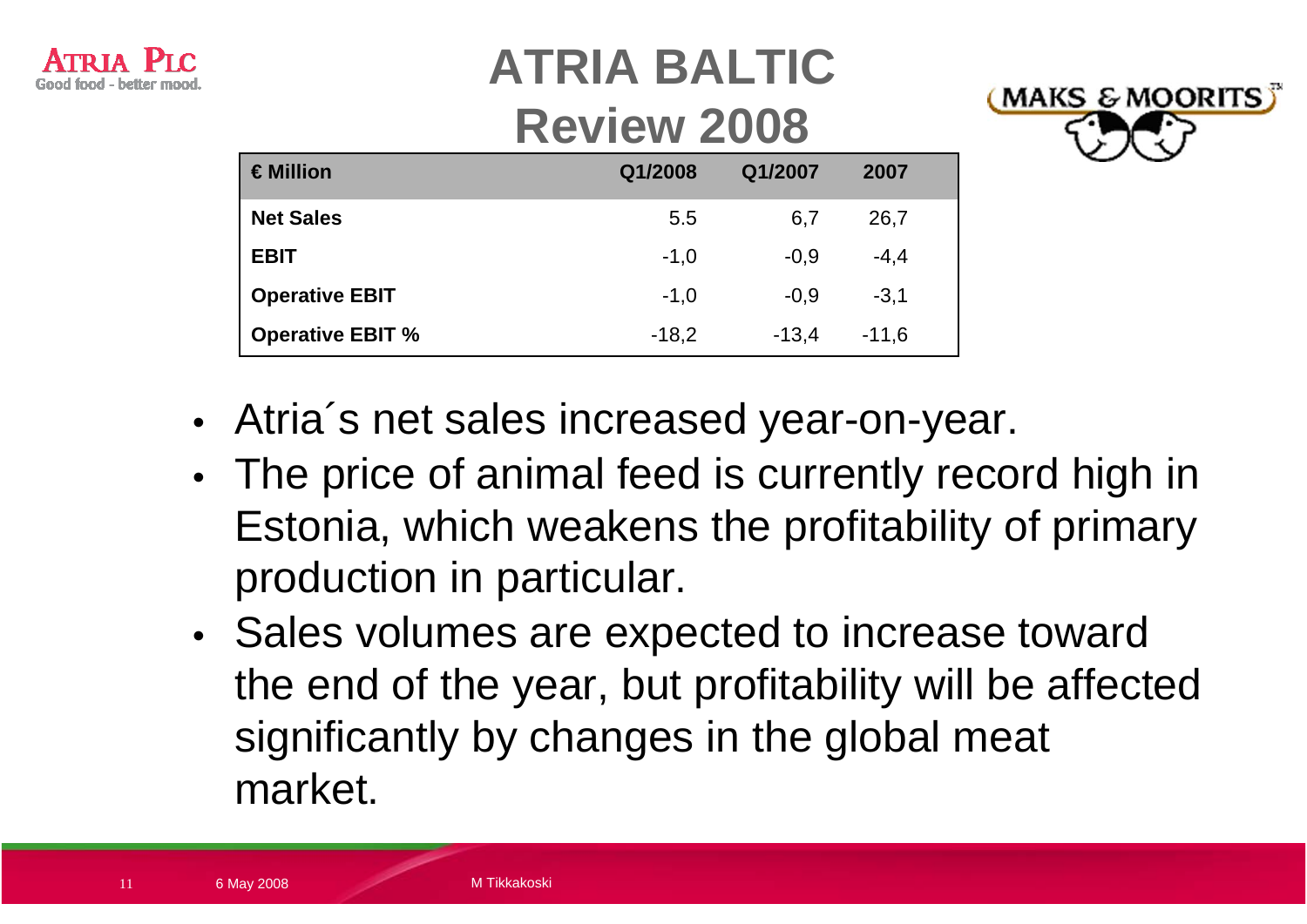

# **Atria Group's Earnings Q1/2008 Q1/2008**

| <b>Consolidated Profit and Loss</b><br>Account $(\epsilon m)$ | $1 - 3/08$ | $1 - 3/07$ | <b>Change %</b> |
|---------------------------------------------------------------|------------|------------|-----------------|
| <b>NET SALES</b>                                              | 303.4      | 276.0      | 9,0             |
| <b>Expenses</b>                                               | $-284,6$   | $-254,0$   | 12.0            |
| <b>Depreciations</b>                                          | $-12.0$    | $-10.5$    | $-14.3$         |
| <b>EBIT</b>                                                   | 6.8        | 11.5       | $-40.9$         |
| <b>Financial income and expenses</b>                          |            |            |                 |
| <b>PROFIT BEFORE TAXES</b>                                    | 3.5        | 7.6        | $-53,9$         |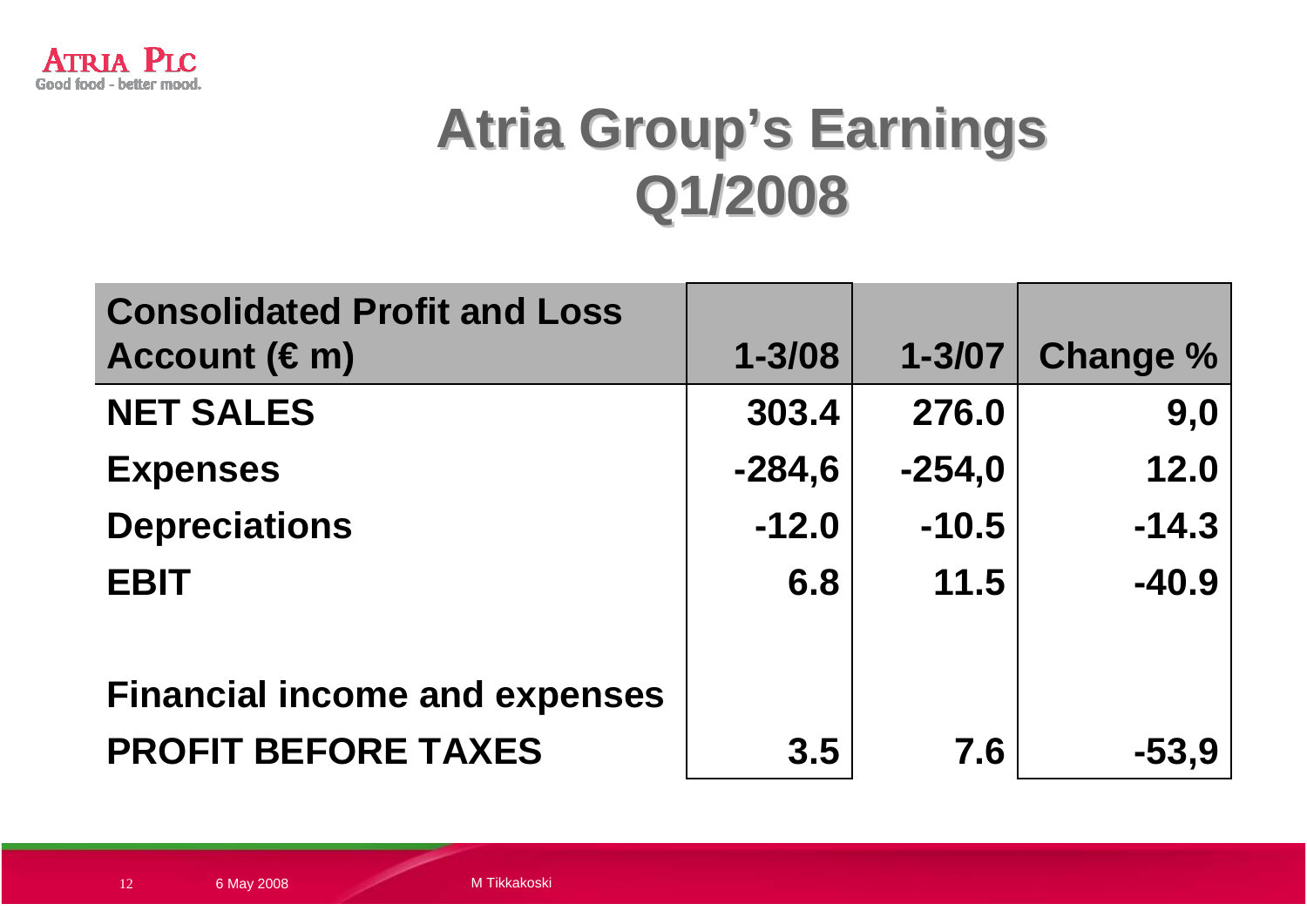

# **Atria Group Development of Net Sales 2007-2008**

| $\in$ Million         | ${\bf Q}$ 1 |  |
|-----------------------|-------------|--|
| <b>Net Sales 2007</b> | 276.0       |  |
| • Finland             | 15.2        |  |
| • Scandinavia         | 13.0        |  |
| • Russia              | 0.3         |  |
| • Baltic Countries    | $-1.1$      |  |
| <b>Net Sales 2008</b> | 303.4       |  |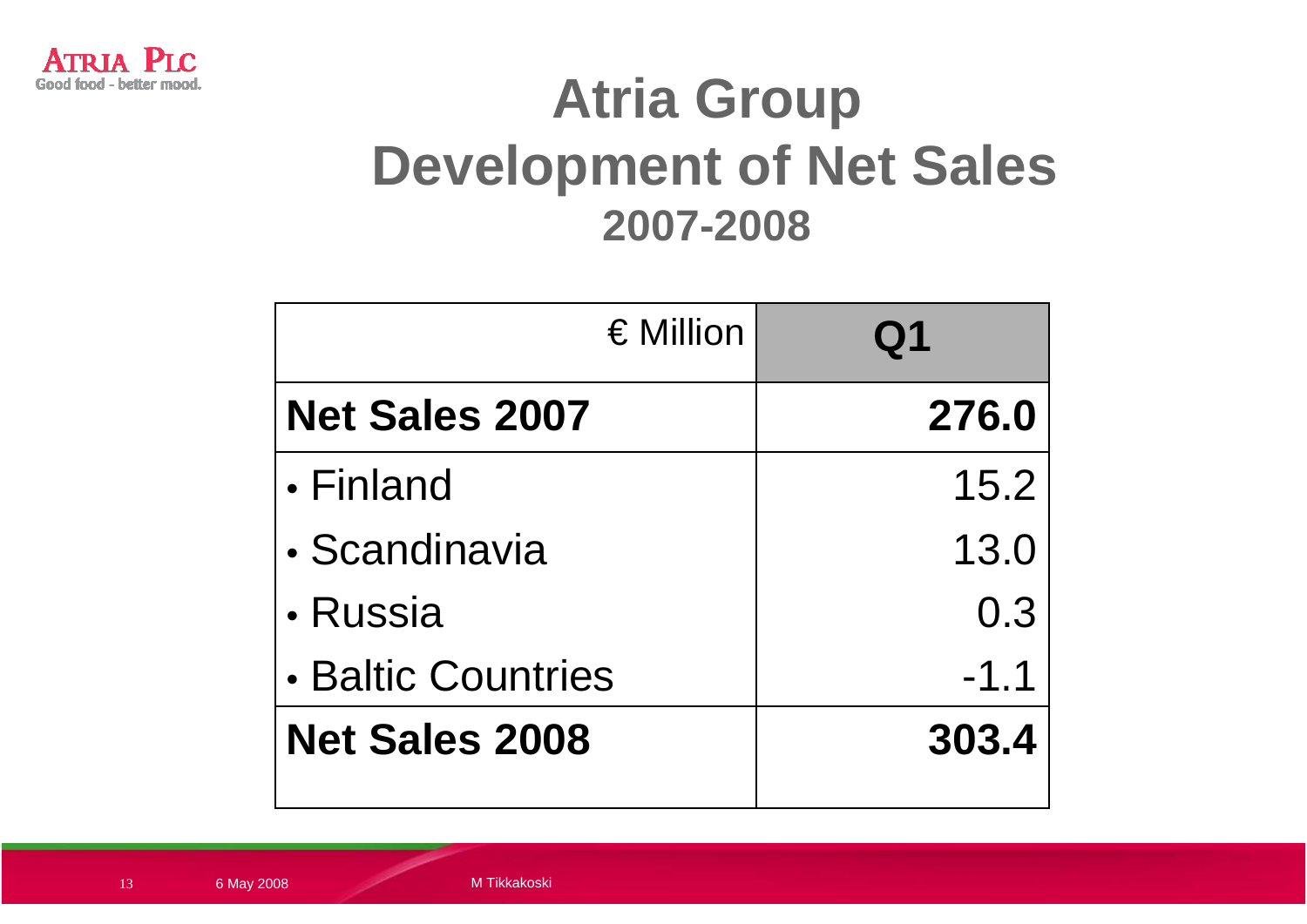

# **Atria Group Development of EBIT 2007-2008**

| $\in$ Million      | Q1     |
|--------------------|--------|
| <b>EBIT 2007</b>   | 11.5   |
| • Finland          | $-7.9$ |
| • Scandinavia      | 4.0    |
| • Russia           | $-0.7$ |
| • Baltic Countries | $-0.1$ |
| <b>EBIT 2008</b>   | 6.8    |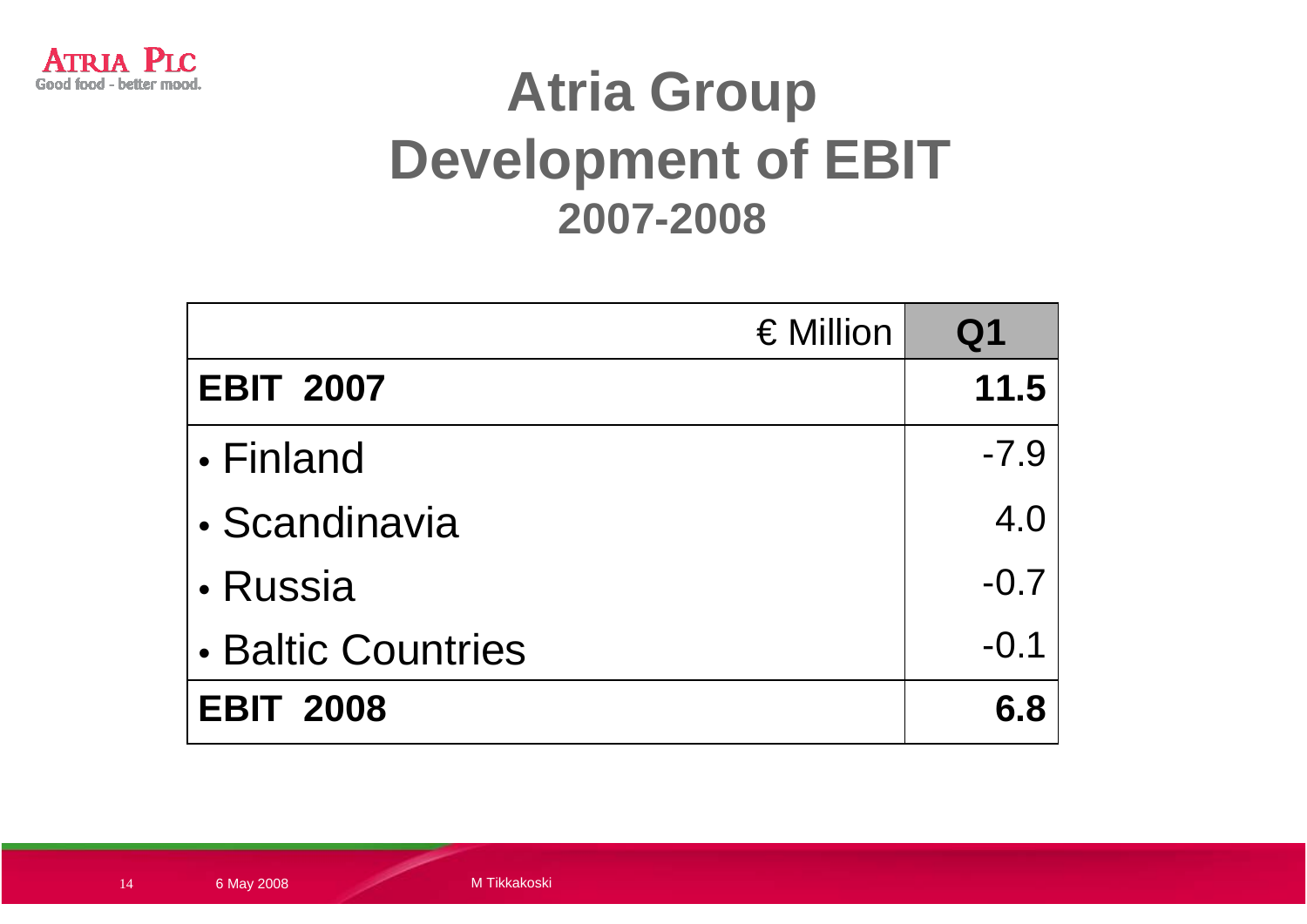

# **Atria Group's Equity Ratio %**

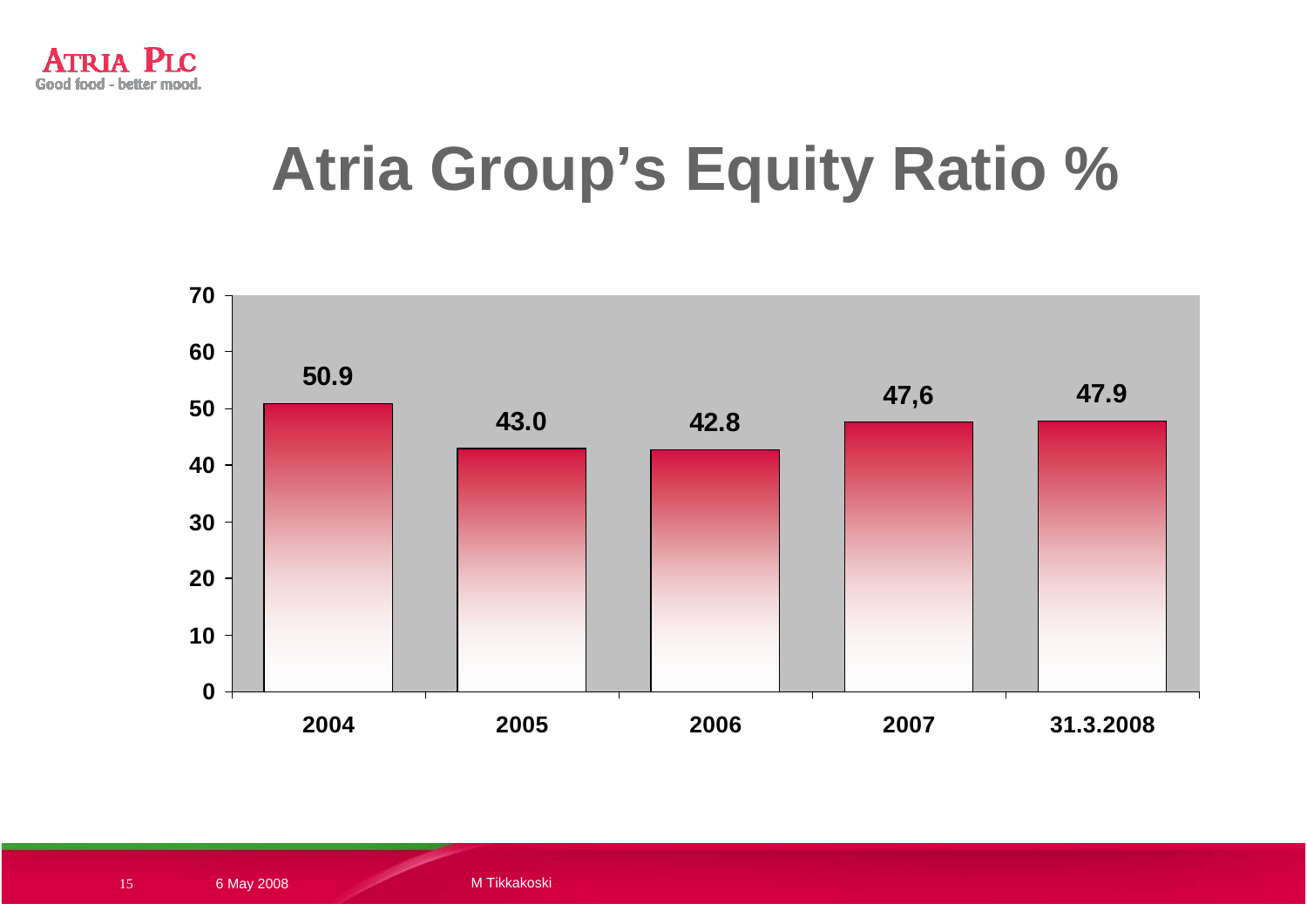

# **Atria Group's Investments**

#### **€ Million**

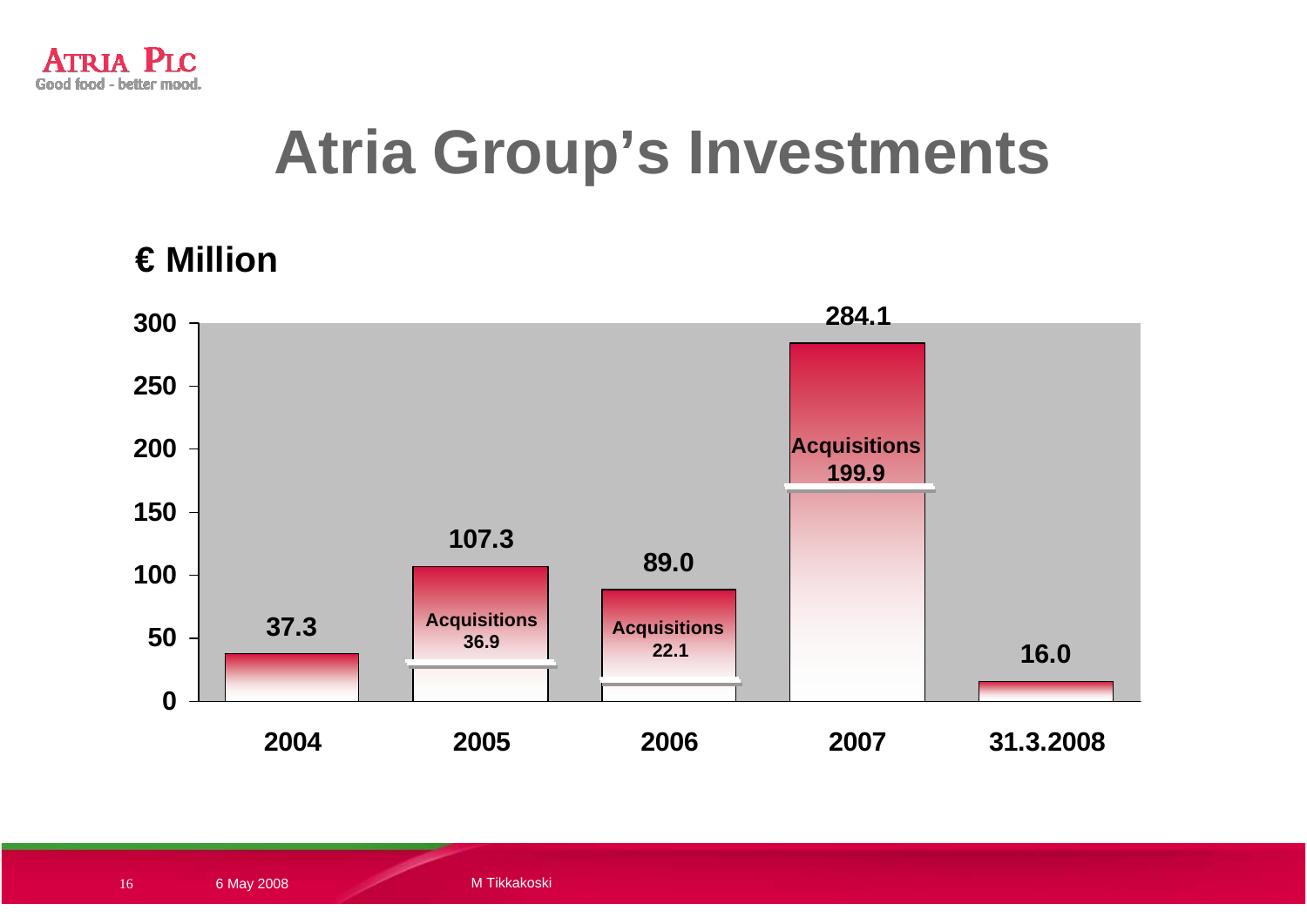

# **Atria Group's Economic Objectives**

|                           | <b>Objective</b> | Q1/2008       | 2007          |
|---------------------------|------------------|---------------|---------------|
|                           | $\frac{0}{0}$    | $\frac{0}{0}$ | $\frac{0}{0}$ |
| <b>EBIT</b>               | min. 5.0         | 2.2           | 4.8           |
| <b>Equity ratio</b>       | 40.0             | 47.9          | 47.6          |
| International operations  | 50.0             | 41.2          | 42.5          |
| Return on equity (ROE)    | 12.0             |               | 17.2          |
| Distribution of dividends | 50.0             |               | 29.6          |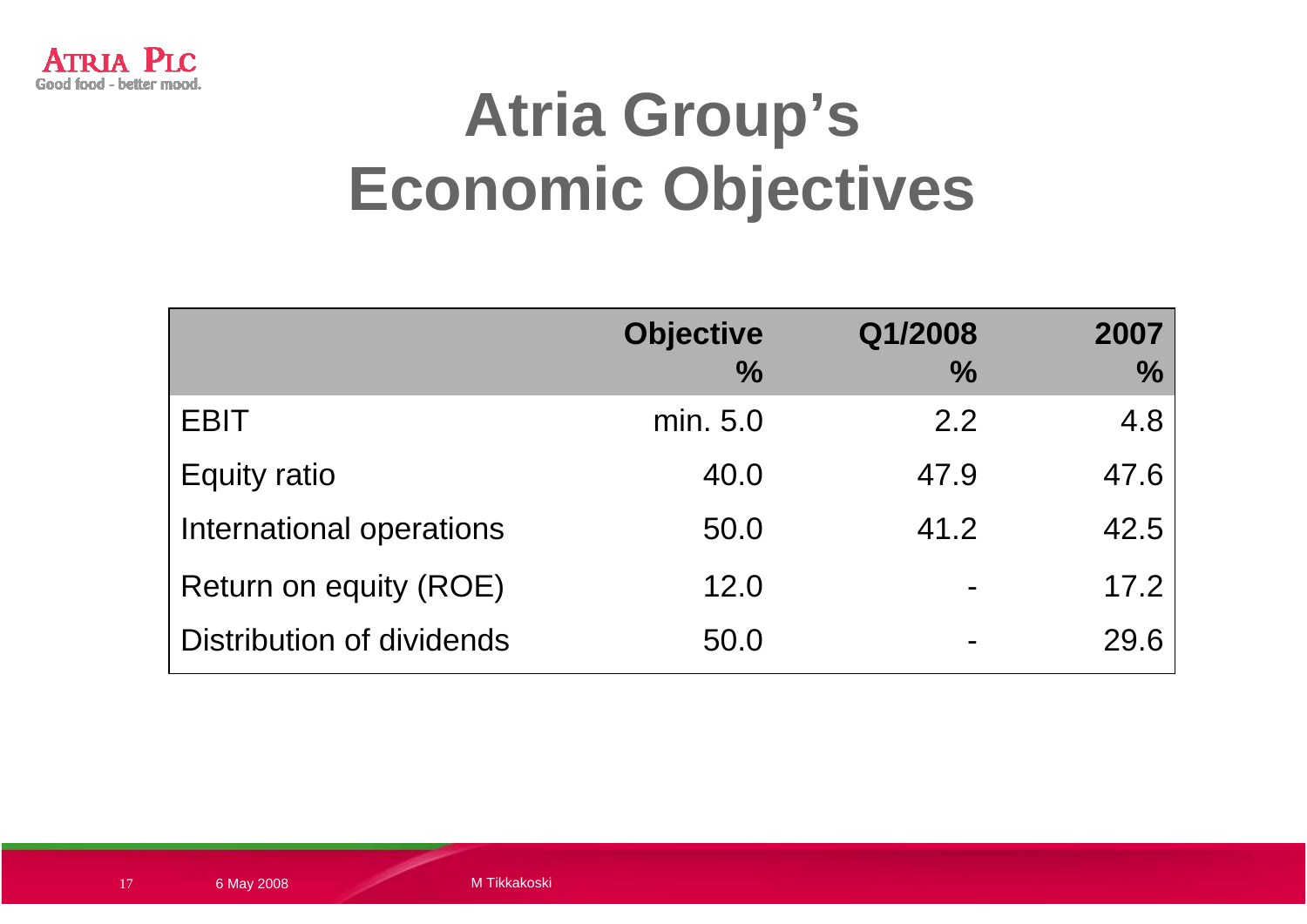

# **Meat raw-material markets 2008-2009**

- The increase of meat raw-material costs has been unexpectedly high due to the increase of prices of animal feed and corn – the change of prices is global and continuous
- Currently in the pork-market there is more supply than demand
	- During the winter a lot of pork has been available in the market, because
		- of production increases in several significant production countries
		- unprofitable production has been cut down by extra slaughtering
	- Double effect: Strong increase in costs + excess supply in markets
- The best prognosis inside the branch is that the market balance will earliest be reached next spring, and that the cyclical peak will take place in autumn 2008.
- The problem applies not only to pork but also to beef and poultry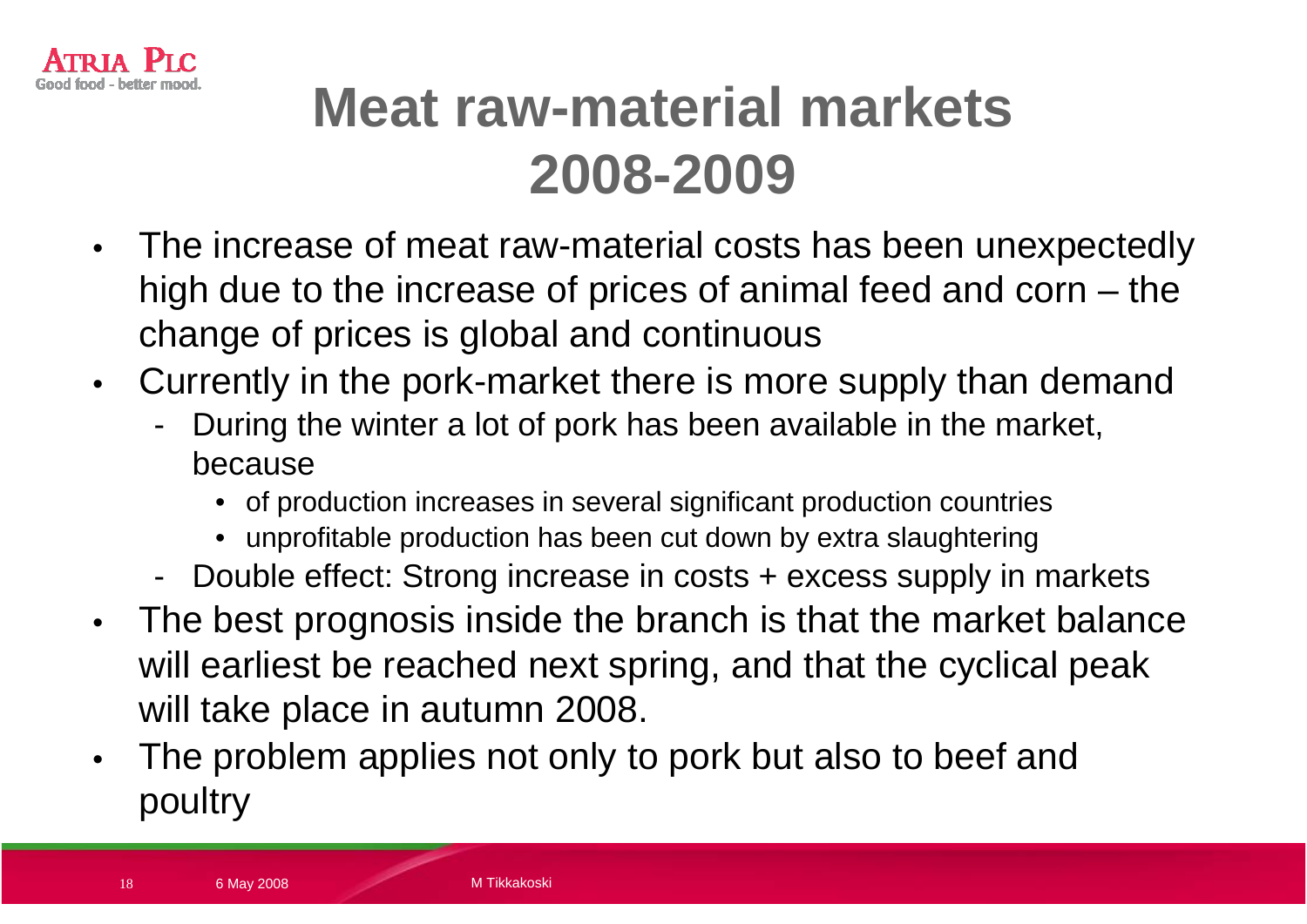

# **Short-term risks**

- Atria´s most significant short-term risk involves the global development of raw-material prices that affect the entire food chain.
- The inbalance in the price of pork between Finland and the rest of Europe will increase uncertainty in the price of pork in Finland in the remaining part of 2008.
- In Russia, the successful start-up of the new plant and logistics centre pose a considerable risk for operations.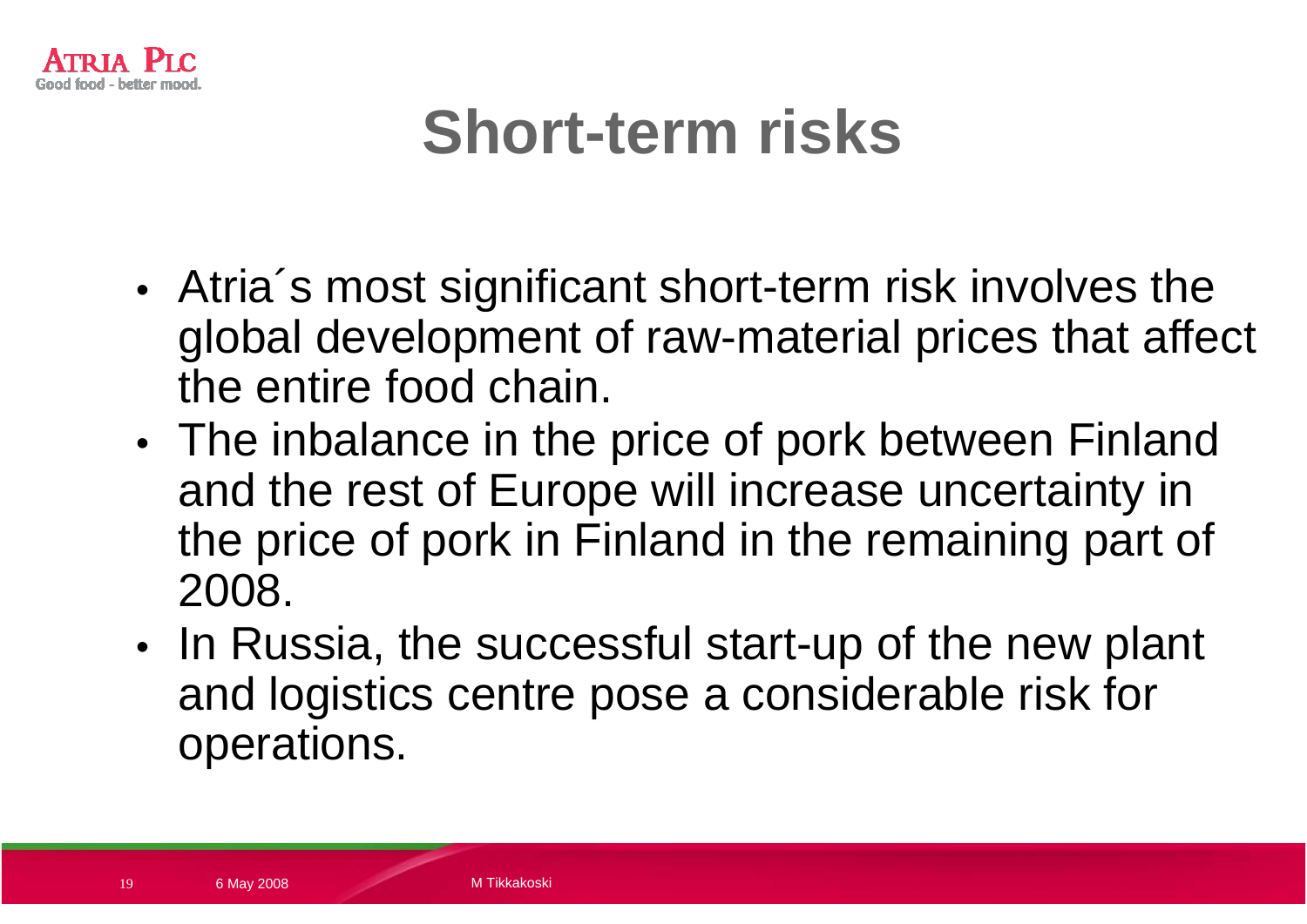

# **Outlook for the Future**

- Atria´s net sales are expected to grow in 2008, but the EBIT is expected to remain under the result of 2007.
- The changes in the international meat market create uncertainty in all of the Group´s business areas.